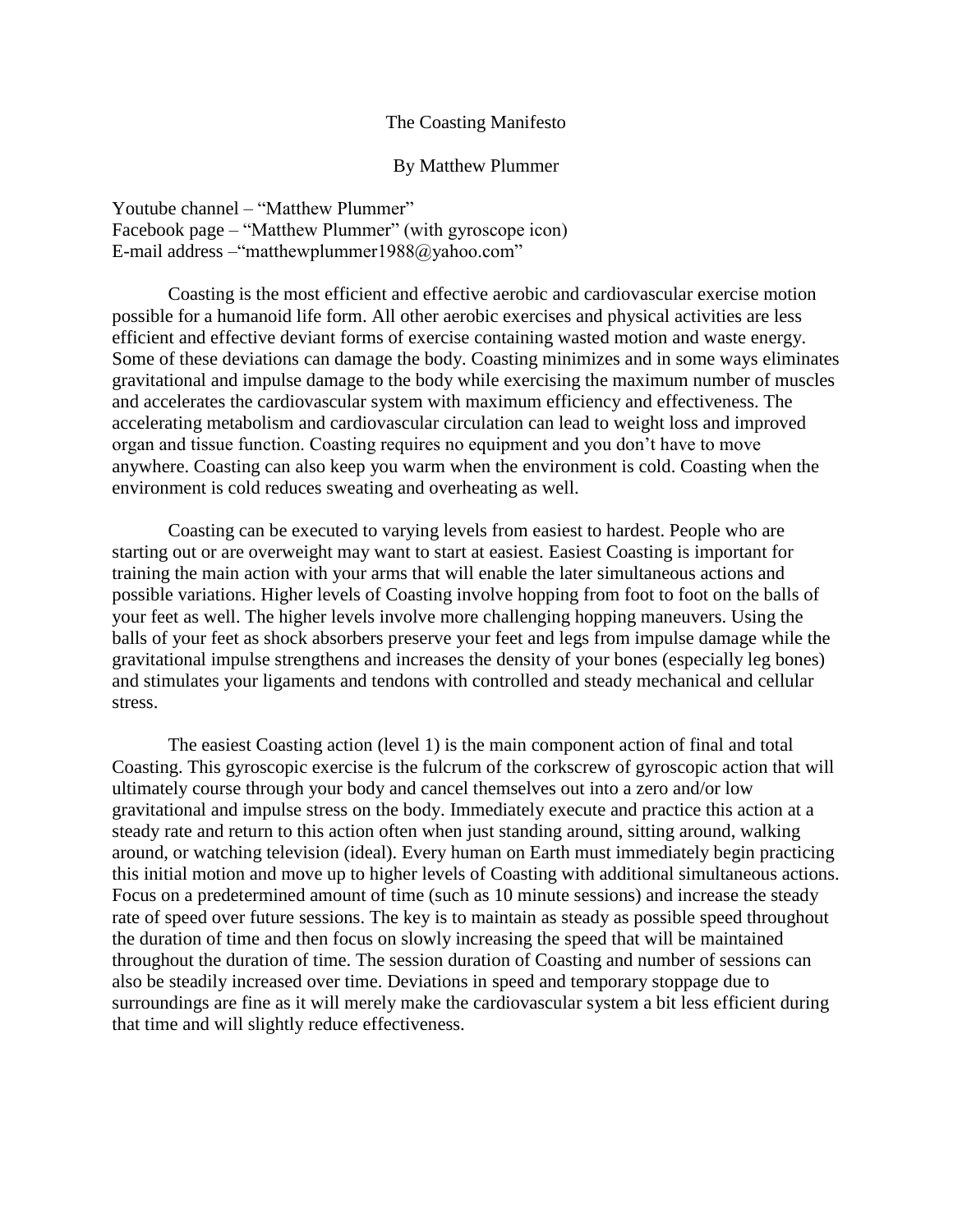### LEVEL 1 COASTING - GENERATION OF GYROSCOPIC FIST FULCRUM

Level 1 of Coasting is to take your two hands and make them into fists. Place your fists in front of you with your left hand on top and your right hand on the bottom. The angle of your forearms to focus on is approximately 45 degrees to 30 degrees from the lateral plane as that is the angle they will to spinning at. Start rotating the fists around each other so that they form a circle. The fists should spin up and over in a forward paddling motion. You can switch to a reverse paddling motion half of the time to ensure even muscle development, but always paddling forward seems to maintain even muscle development and is faster and easier to do and maintain. Keep spinning the fists around each other while maintaining a steady line of fists. The knuckles should remain on top and line up vertically. The knuckle of the middle finger should always be on the very top. The curled thumbs and pointy fingers should always face you. The angle of the forearms and size of circle can vary to a degree. The elbows and upper arms should remain stationary. A blurred wide diamond shape with the fist line blurring into a flame of alternating fists will form. The vertical and horizontal distance between the fists should be about 1 inch but can be increased somewhat, especially if speed is increased. Maintaining the vertical and horizontal distance between fists at about 1 inch as rotating speed increases can increase torque, but some increase in distance and circle size is okay. The height of the spinning circle can be temporarily lowered or raised while fist spinning to stretch and adjust the body. The height of the spinning circle should be in front of the chest with the upper arms forward laterally. The focused line of fists is the key and must be maintained evenly. The fists should be closed but the squeezing can vary a bit while spinning to stretch and adjust the muscles in the fists. Slightly loose fists to partially open fists are ideal. All body motions in Coasting should be a smooth power. There is no need to be tense. Looking at the fist line can help maintain physical focus and lining up to a line on the floor or lining up to an object like a post can help keep the gyroscopic action as consistently straight as possible. If you don't need to look at your fists you can level 1 Coast off and on while watching television, while sitting or standing, or you can level 1 Coast while standing in line or walking. You can also level 1 Coast while sitting up or even lying in a bed. It can also be done in a wheelchair. Immediately start spinning your fists and Coast in the future as often as possible to get exercise and increase the speed and quality of the gyroscope. Increasing speeds and increasing durations of time are desirable with more instances of Coasting during the day. Increase the Coasting level as your legs get stronger with exercise and practice. Ideally, you should Coast in installments totaling 90 minutes every day and eventually Coast continuously with as few short breaks as possible for 90 minutes everyday. Coasting at increasingly high levels while watching television, listening to music, or listening to talk radio will multitask your time and make the 90 daily minutes fly by.

The remaining higher levels of Coasting involve the legs and the left foot is in front and the right foot is in back. You are welcome to switch so that half the time the right foot is in front and left foot is in the back. The leg positions and actions are merely mirror images of each other. If you prefer to keep the right foot in front and the left foot in back you can do that instead all the time, just reverse the left and right foot references in the following instructions. The legs seem to develop evenly if you do not switch feet. I prefer to keep my left foot forward as it is more comfortable and allows me to go faster with greater ease, but I can do with my right foot in front as well, just not as fast. The primary advantage to spending half of your time with your left foot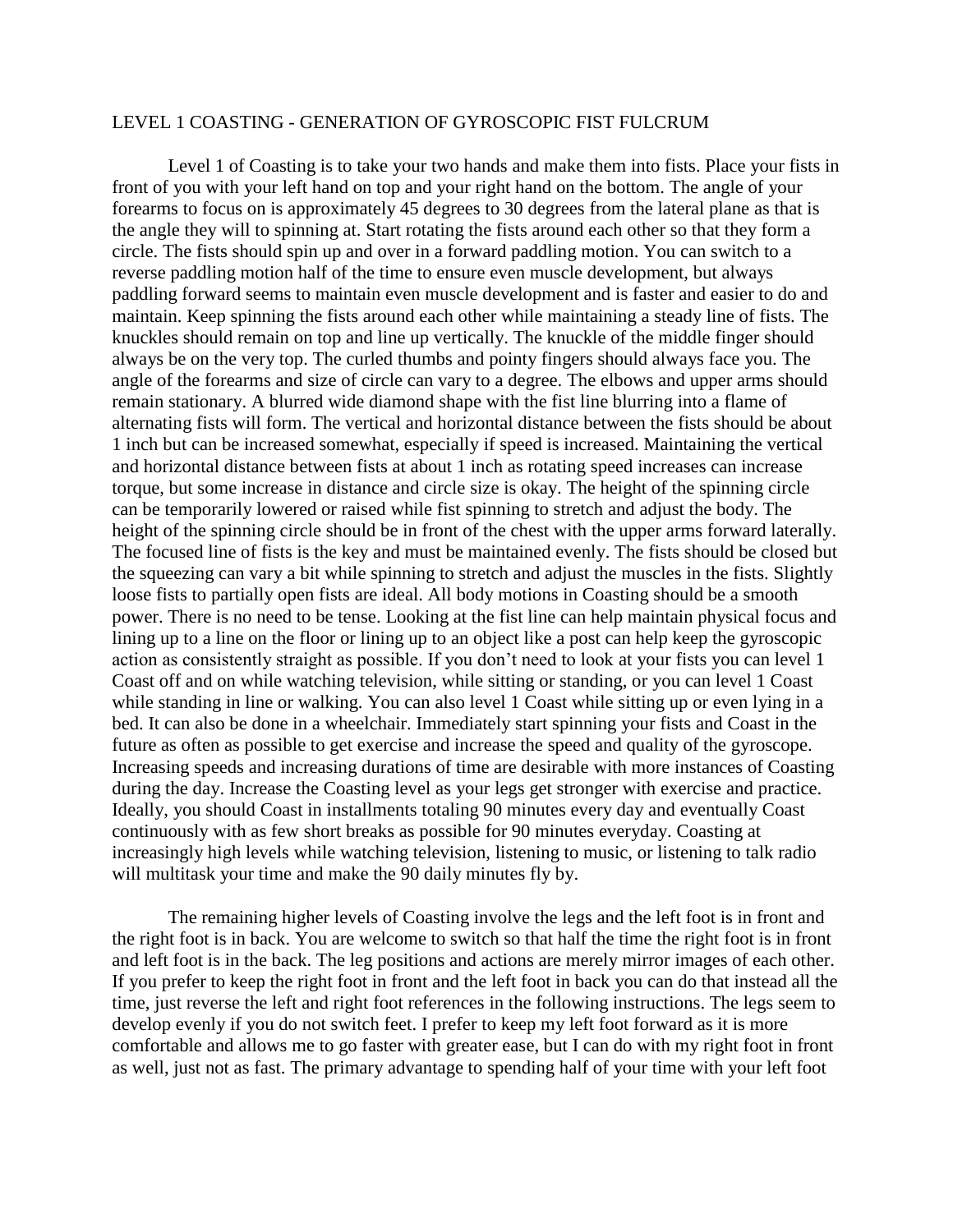forward and then the remaining half with the right foot forward is that it exercises and stretches your butt and back muscles evenly.

# LEVEL 2 COASTING - HOPPING AT 0 DEGREES

Level 2 Coasting is a harder and more effective form of exercise because it involves the legs. Level 2 Coasting has the left leg in front at 45 degrees and bent slightly. The foot should be straight forward at 0 degrees and parallel to the fist line (otherwise known as the fulcrum line). The right leg should be outstretched behind and to the right at a 45 degree angle continuous with the left leg with the right foot at a 45 degree angle in the opposite direction on the legs (like a V formation between the legs and right foot). The 0 degree angle of the left foot and the 45 degree angle of the right foot are very important and these angles must be maintained. It is similar to a standing front stance in martial arts. While generating the gyroscopic fist fulcrum with your arms start moving your weight back and forth on your feet. This can be done on the flats of your feet or very preferably on the balls of your feet with your heels raised as much as possible. The flats of your feet or the balls of your feet are the two variations of level 2. Using the balls of your feet (like being tippy-toe) is better because the lower legs are exercised as well as the upper legs and serves as a shock absorber for the feet. It is recommended you wear socks and shoes when Coasting to absorb the impulse. Coasting on a mat as well can even further reduce impulse to the feet. If you are too overweight and/or uncoordinated to stay on the balls of your feet use the flats of your feet until your legs are strong enough and/or you lose enough weight to stay on the balls of your feet. Level 2 has 3 levels of magnitude that can be done on the flats of your feet or the balls of your feet (preferred). Magnitude 1 is to rock back and forth on your front and back feet (while spinning your fists around generating the gyroscope, it is always spinning the same as your legs increase in magnitude and levels, it stabilizes you and gives your legs something to push against increasing exercise). The left leg can be bent more to increase the rocking distance back and forth. Magnitude 2 is to bend both your front and back legs in an alternating fashion shifting you body weight from leg to leg. This replaces walking. Magnitude 3 is to bend both of your legs alternatively and raise your feet as high as possible. This replaces running. All 3 magnitudes of level 2 can be increased in speed. Work on increasing the magnitude and speed of hopping from foot to foot back and forth with spinning your fists around faster and faster. Try to go from the flats of your feet to the balls of your feet. This will further strengthen your legs in preparation for higher levels of Coasting.

## LEVEL 3 COASTING - HOPPING AT 45 DEGREES

Level 3 Coasting is harder and is recommended that all humans on Earth get to this level as soon as possible as it increases physical torque by crossing the gyroscopic gravitational field being generated by the arms with the line of legs at a crossed leg 45 degree angle allowing higher speeds and greater leg exercise with better balance and concentrates all physical action into one torqued corkscrewed line throughout the entire body. It also forces you to always be on the balls of your feet and makes you bend your legs more increasing mechanical disadvantage making your legs work more The crossed legs also exercises your butt muscles and back more as your body is twisted. The key is to move the left foot to the right so the left leg crosses the fulcrum/fist line and the left foot always lands and moves to the right of the fist line. The left foot should stay at 0 degrees when hopping up and down to the right of the gyroscopic fist line and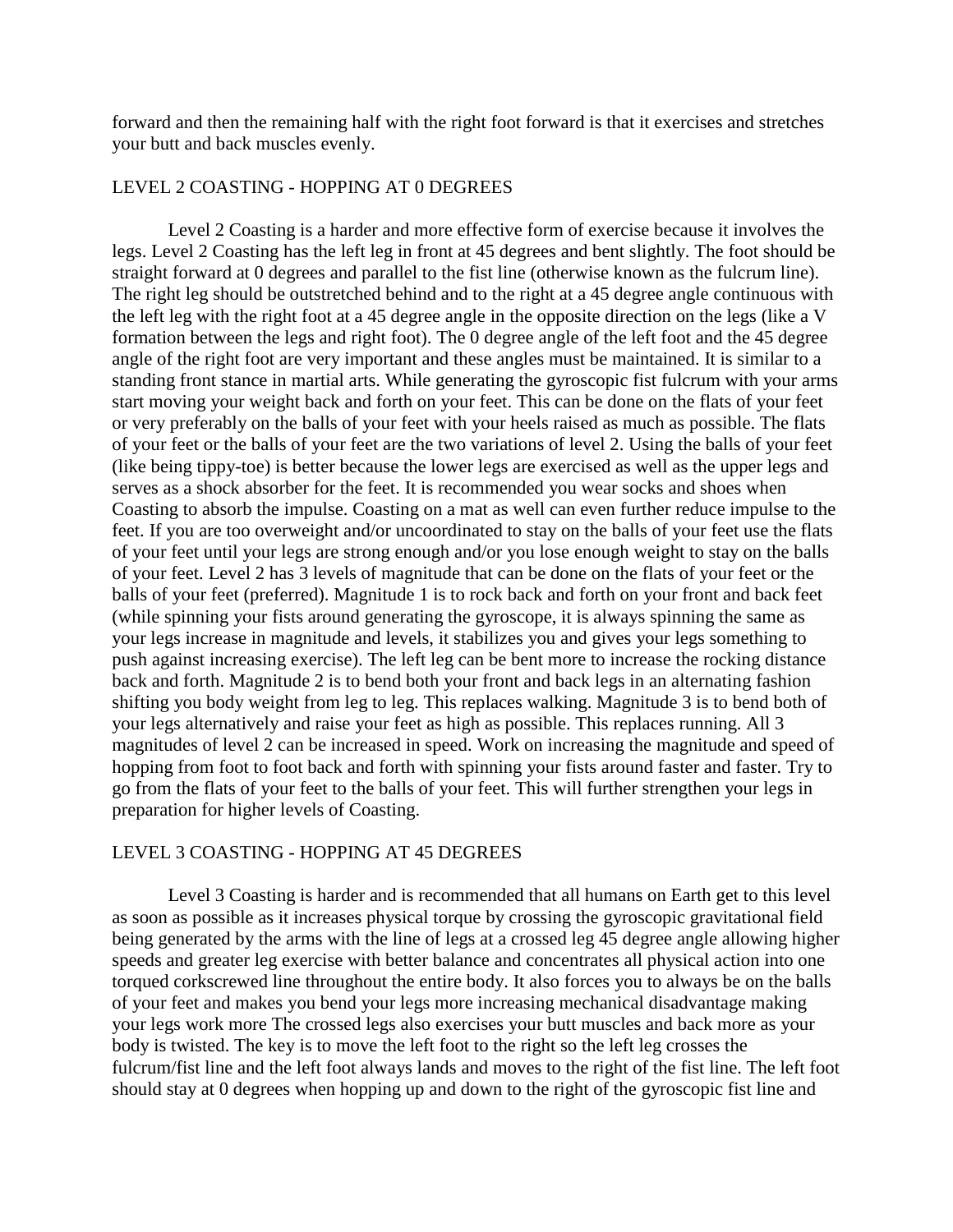always lands on the ball of the foot. The right foot should be moved to the left of the gyroscopic fist line so the right leg crosses over the fulcrum line. The right foot should maintain its 45 degree angle and keep landing on the ball of the foot. Each foot should be planted just beyond and outside the fist fulcrum line and hop up and down straight just outside of the fist line. The crossed over balls of the feet are landing beyond and outside of the wrists of the fist line. The spinning fists are working at 0 degrees and the crossed legs are working at 45 degrees the opposite of the 45 degrees the legs were at in level 2 crossing and pushing against the gyroscopic gravitational field and increases torque while centralizing physical action. If the left foot was at 45 degrees instead of 0 degrees and lined up with the 45 degrees of the right foot, it would be easier to visualize that the crossed legs and both feet all lining up at 45 degrees, but keeping the left foot at 0 degrees instead makes the setup more stable. Start hopping up and down left and right alternatively on the balls of your feet while spinning the fists. Work on increasing the speed of hopping while maintaining a certain comfortable height of the feet rising up. A good height for the balls of the feet to rise is 3 to 6 inches. The legs will probably bend between 45 degrees and 90 degrees. Steadily increasing the height of the rising feet is like increasing the level of stair master. If you are having difficulty crossing your legs all the way over so that the balls of your feet land opposite and outside of the wrists of the fist line, Coast at level 2 and slowly bring your feet in so that they form a straight line under the gyroscopic fist line. Then work on slowly crossing the feet outside of the fist line until the balls of your feet are outside of the wrists (or possibly even farther outside of the wrists). This will ease you from level 2 to level 3 as your legs get stronger. Level 3 also has 3 levels of magnitude like level 2. Magnitude 1 is to rock back and forth on the balls of your feet with your legs crossed. Magnitude 2 is to bend each of your legs and slowly raise each leg up and down alternatively (replacing walking) with your legs crossed. Magnitude 3 is to bend the legs more and raise each foot up and down alternatively in a rapid fashion (replaces running). If you are having trouble advancing from level 2 to level 3, slowly ease your legs into a crossed position as mentioned earlier and start rocking, walking, and then finally running in place in the 3 increasing levels of magnitude.

### LEVEL 4 COASTING - HOPPING ALL THE WAY UP

Level 4 is like level 3 only the feet are raised all the way up. The left foot is repeatedly raised up until the left heel touches the front of the right thigh. The right foot is raised until the right heel touches the back of the left thigh. Once you can get your feet this high work on increasing speed. This maxed out stair master level will even further strengthen your legs for even higher levels.

#### LEVEL 5 COASTING - HOPPING BACK AND FORTH

Level 5 is like level 4 only your work on leaping forward and backward as well as raising your feet all the way up. This level has no theoretical limit since you can always leap forward and backward at a greater distance. In lower levels the entire body was a torquescrew but this turns each leg into an independent torquescrew spring even further increasing torque and exercise by splitting the torque in the twisted back and crossed legs into the two legs separately. When you are standing on your left ball of your foot and the right heel is touching the back of your left thigh, push back with your left leg so that your body flies backward through the air. While your body is flying backward in the air quickly bring your left foot up to touch the left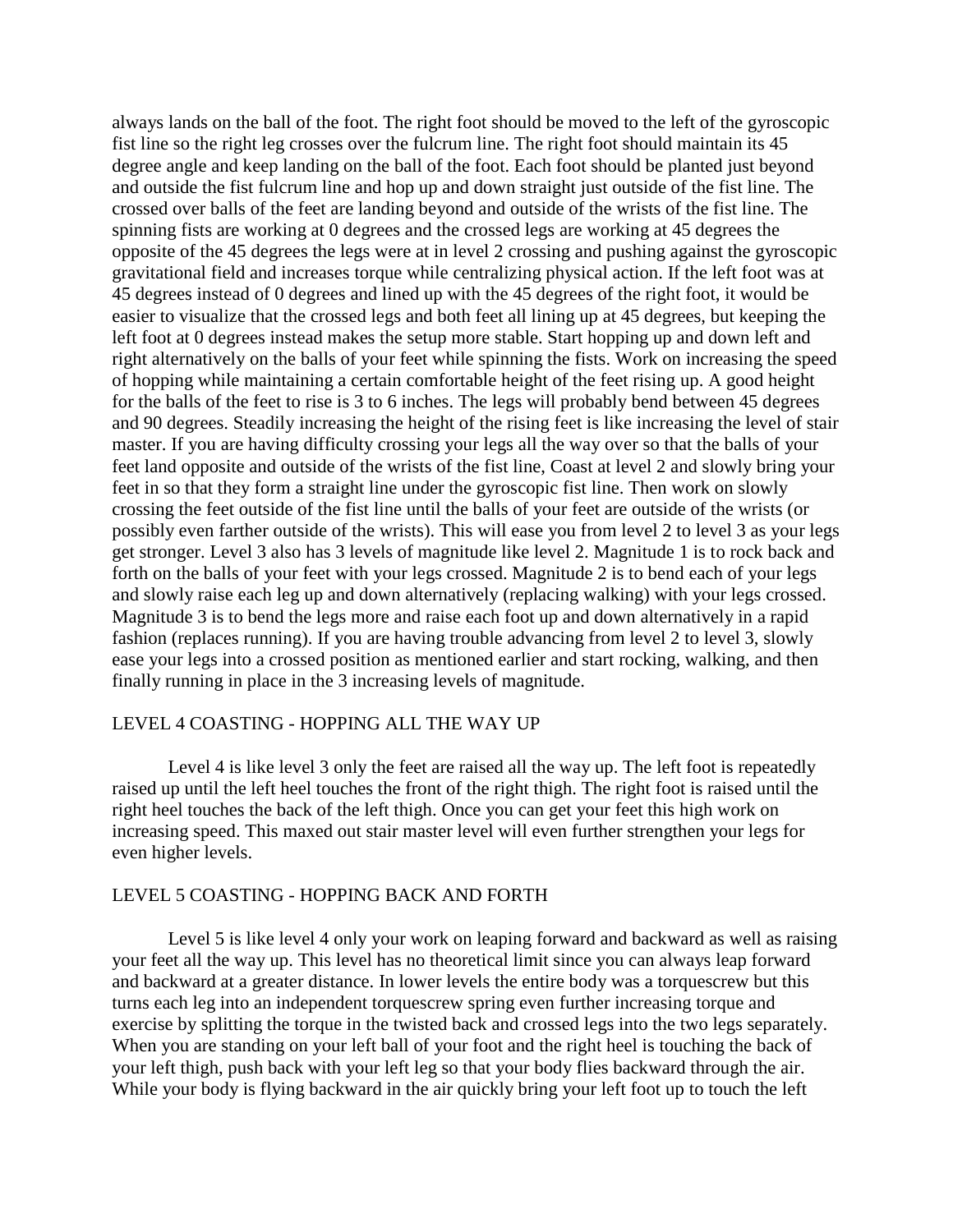heel to the front of your right thigh and bring your right foot down so you land on your right ball of your foot. Then leap forward and quickly bring your right heel up to touch the back of your left thigh and land on the ball of your left foot. Keep repeating the procedure leaping back and forth with your crossed legs landing all of your weight on each ball of your foot alternatively. It is like level 4 with your feet coming all the way up only you are leaping forward and backward with increasing distance. The high speed gyroscope your fists are generating will help stabilize you during this challenging maneuver. By this advanced level you should be able to generate a very high speed and high quality gyroscope and you will need it to maintain balance and stability while your body is flying forward and backward in an arcing trajectory with increasing distance and speed.

### LEVEL 6 COASTING - HOPPING AT 90 DEGREES

Level 6 is like level 5 only you turn your waist to the left and cross your legs as far as possible so that the gyroscopic fist fulcrum is crossed leg 90 degrees to the legs instead of crossed leg 45 degrees in levels 3, 4, and 5. The legs hop side to side with the feet lining up 90 degrees to the gyroscopic fist fulcrum and the feet line up on the same line at 90 degrees and the feet both face with the toes aiming to the right. The entire body leaps side to side with increasing speed and distance instead of forward and backward with the high speed gyroscopic fist fulcrum providing stability during this extremely challenging maneuver. Keep landing on the alternating balls of your feet and bring up your heels to the opposite thighs while flying side to side through the air with increasing speed and distance with no theoretical limit to the increasing distance. The increased torque of being at 90 degrees and leaping side to side further exercises the butt and back muscles.

## LEVEL 7 COASTING - HOPPING AROUND IN A CIRCLE

Level 7 is like level 6 only you slowly rotate around in a circle. The gyroscopic fist fulcrum is rotated 90 degrees (or even farther if possible) and you slowly rotate around to your left while leaping side to side as far as possible with increasing distance like in level 6. The speed of rotation can slowly be increased as well. Level 7 rotation can be applied to level 4 and level 3 as well, the legs are simply hopping all the way up or only partially the way up instead of also leaping side to side as far as possible as well. Rotation further increases torque and pushes coordination skills, but the primary drawback is that rotating around makes watching television more challenging.

### LEVEL 8 COASTING - HOPPING HIGHER

Level 8 is like level 7 only you work on leaping higher and higher as well as leaping farther and farther like in level 5 and 6. Leaping higher and higher can be applied to level 5 and 6 as well without level 7 rotation.

### LEVEL 9 COASTING - BENDING GYROSCOPE DOWN

Level 9 is to push the gyroscopic fist fulcrum down by curling your abdomen like when doing a sit up. Adding this to level 8 while rotating around while hopping farther and higher with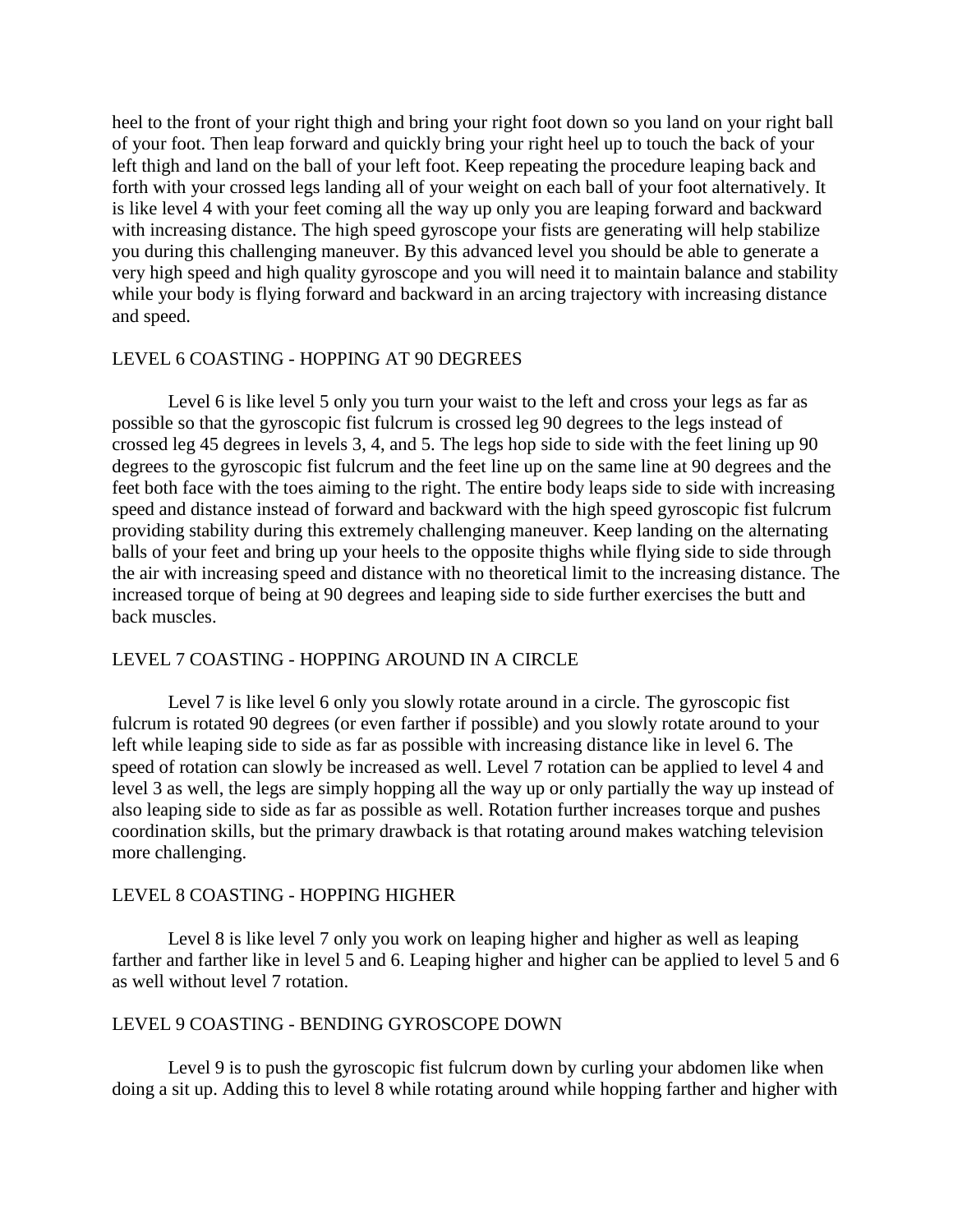push down on the leaping arc giving it a wide M shape instead of a single arc. Increasing leaping height will further counteract a increasingly fast and strong gyroscope being pushed down farther with increasing force as the abdomen gets stronger. It is like a super sit up as your body counteracts and pushes against itself in a vertical line. Level 9 abdomen curling and pushing the gyroscope down can be applied to the lower levels as well.

## LEVEL 10 COASTING - BENDING GYROSCOPE UP

Level 10 is to like level 9 only you arc your back all the way back and raise the gyroscope so that it is overhead. This exercises your back muscles to complement exercising your abdominal muscles with level 9. You can fluctuate between level 9 and level 10 pushing the gyroscope down and pulling it back up again and again as you rotate around. It looks like a corkscrew or pinwheel spinning around as you push down and pull up repeatedly. Level 10 back arcing and pulling the gyroscope up overhead can be applied to lower levels as well.

### COASTING WHILE SITTING OR LYING ON BACK

The 10 levels of Coasting can be practiced in an abbreviated form while sitting on the edge of a chair. The amount of exercise is less, but it is easier and allows for practicing general foot positioning in harder levels. Ideally, the seat should be of a height where the legs are bent at 90 degrees with your feet flat on the floor. A slight deviation in bent leg angle is okay but the legs being bent at greater than 135 degrees is undesirable. Simply generate a gyroscopic fist fulcrum while sitting on the edge of a chair or couch. Then begin hopping your legs alternating left and right with increasing speed. Move the left foot ahead and right foot back while hopping to execute level 2 while sitting. It can be done on the flats of your feet or on the balls of your feet, but if you are unable to stay on the balls of your feet while hopping while sitting on the edge of a chair you would have to be extremely overweight and/or uncoordinated, so use this opportunity to practice hopping on the balls of your feet. For sitting level 3 simply cross your legs. For sitting level 4 raise the left foot so the left heel touches the bottom of your right knee and then raise the right foot so the front of the right foot touches the back of the left knee. Sitting level 5 is abbreviated (it is impossible to leap forward and back while sitting on the edge of a chair) by executing sitting level 4 but increasing the level by placing the left foot in front as far as possible and placing the right foot in back as far as possible. Continue to touch the left heel onto the bottom of the right knee and touch the front of the right foot on the back of the left knee. Sitting level 6 is approximated by moving the legs as in sitting level 5 but turning your waist to the left and turning the gyroscopic fist fulcrum until it is as close to 90 degrees as possible. Sitting level 7 can be approximated by slowly turning around while sitting on a rotating stool. Sitting level 8 is impossible since it is impossible to leap higher and higher while sitting. Sitting level 9 can be done by simply bending down. It can be done when turned at 90 degrees or rotating while on a stool, but you can also bend straight down. Sitting level 10 is the same as sitting level 9 but you simply lean as far back as possible raising the gyroscopic fist fulcrum directly overhead. It can be done when turned at 90 degrees or rotating while on a stool, but you can also bend straight back.

The 10 levels of Coasting can also be practiced in an even more abbreviated form while lying on the floor on your back. The amount of exercise is even less and is even less challenging.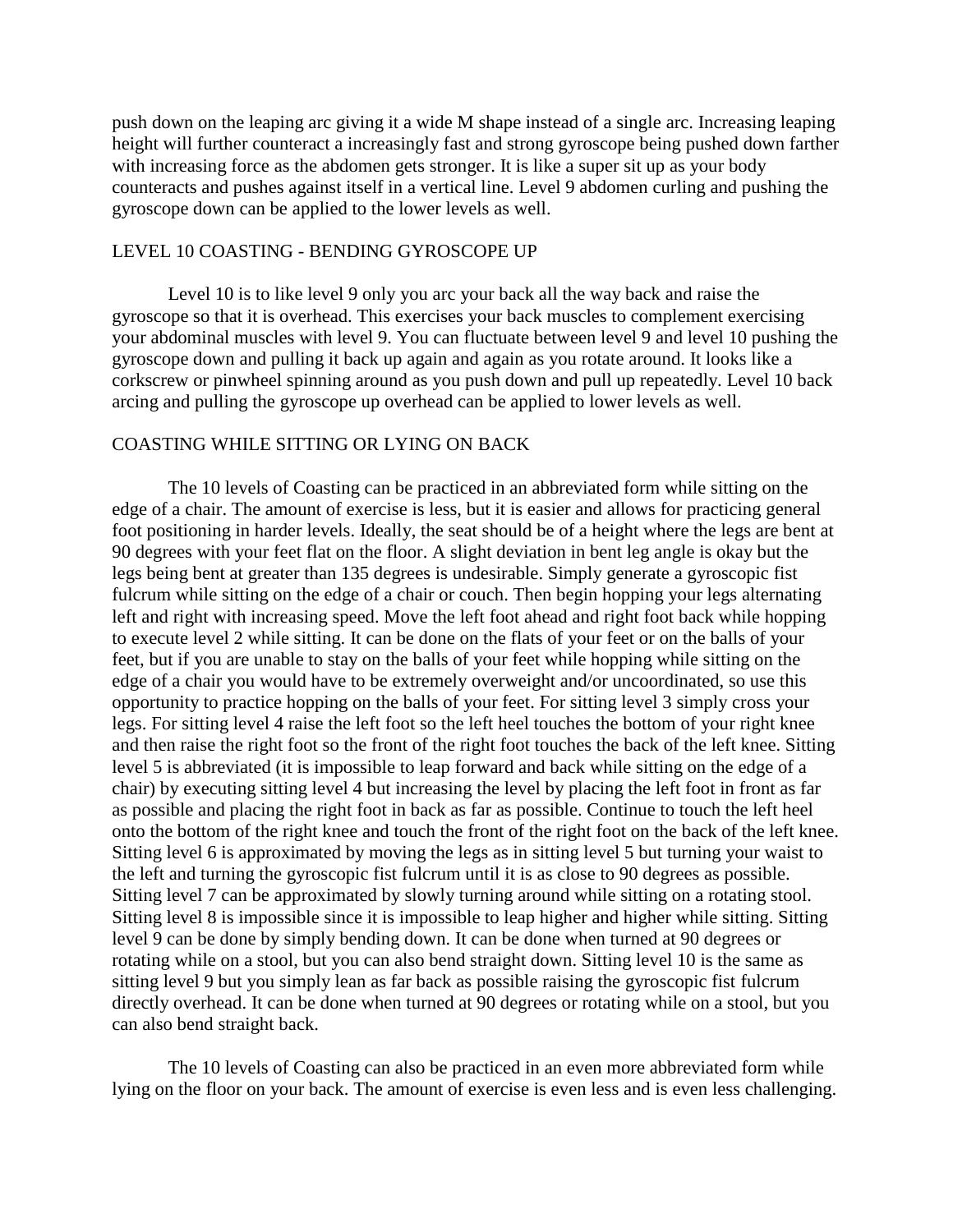It is not recommended since you get no impulse training at all on your feet and legs, but is a theoretical variation that can be used for very basic practice and minimal exercise. While on your back bend raise your legs up to a 45 degree angle, bend and cross them in a similar fashion to the Coasting while sitting, and execute the levels. Levels 1, 2, 3, 4, and 5 can be executed while lying down having the feet move up and down at a 45 degree angle. Levels 6, 7, 8, 9, and 10 are not possible since you are lying on your back and cannot turn your waist 90 degrees, rotate, jump higher, or bend the gyroscopic fist fulcrum down or up.

# INCREASING LEVEL OF GYROSCOPIC FIST FULCRUM

Spinning the gyroscopic fist fulcrum at level 1 at 1 inch by 1 inch with increasing speed is adequate for accompanying all 10 levels of leg Coasting. The speed should keep increasing to add more stabilization for increasingly challenging and complex leg maneuvers. The level of the gyroscopic fist fulcrum can also be increased to more complicated structures to increase and multiply torque, but is a lower priority to increasing the leg Coasting level. Work on getting the leg level up to level 3, 4, or 5 with a long duration of time and a high amount of consistent speed with each leg forward before increasing the level of the gyroscopic fist fulcrum.

# LEVEL 1 - GENERATING GYROSCOPIC FIST FULCRUM

Rotate fists around each other with a 1 inch horizontal gap and 1 inch vertical gap and keep increasing speed.

# LEVEL 2 - GENERATING BIGGER GYROSCOPIC FIST FULCRUM

Increase horizontal gap and vertical gap between fists equally increasing the size of the circle. Using the same amount and energy and effort will lead to a lower number of rotations per minute (rpm) although the speed of the fists will be the same. Increase the speed of your fists as the size of the circles increases. Attempting to maintain the same rpm as the size increases will encourage higher angular velocity of the fists. This will cause greater fist spinning speed and more exercise. The elbows will slightly move closer to each other as the size the circle increases.

# LEVEL 3 - GENERATING A GYROSCOPE WITHIN A GYROSCOPE

Take the gyroscopic fist fulcrum with a 1 inch by 1inch gap and move it close to your chest. Move the entire structure up, over, forward, down, and back up to the chest in a gigantic circle as large as you can manage. This is a circle within a circle and the speed of the both the circles can be increased over time.

## LEVEL 4 - GENERATING ENLONGATED GYROSCOPE AT 4 AXES

This level is very important so you can skip from level 1 to level 4 when you are able to generate an extremely fast and strong level 1 gyroscopic fist fulcrum with a very consistent speed and are looking for even more challenge and exercise. Level 4 has 4 axes. The first axis (axis 1 vertical) is to take the gyroscopic fist fulcrum and while maintaining a horizontal gap of 1 inch, steadily increase the vertical gap. As the vertical gap increases the elbows should remain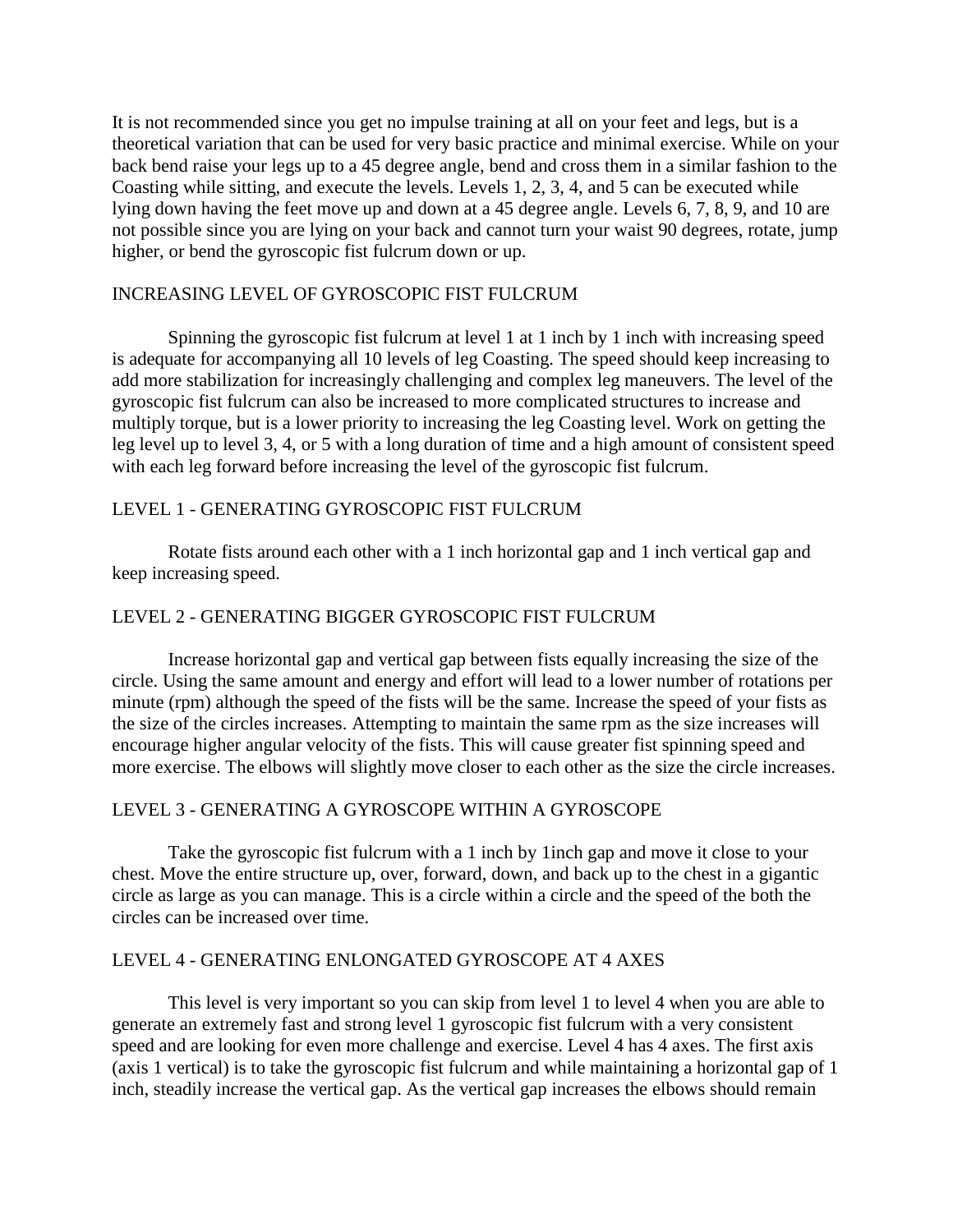stationary except for moving somewhat closer together as the vertical gap between the fists increases. Keep increasing the vertical gap while maintaining the structure of the gyroscopic fist fulcrum with the knuckles always on top and lining up vertically. Work on increasing the vertical gap between the fists and then work on increasing speed.

The second axis (axis 2 diagonal up) is to adjust the vertical axis so that it runs at 45 degrees with the top away from you and the bottom near you. The diagonal down gap between the fists stays at 1 inch with the diagonal up gap increasing. Keep increasing the diagonal up gap while maintaining the structure of the gyroscopic fist fulcrum with the knuckles always on top and lining up vertically. Work on increasing the diagonal up gap between the fists and then work on increasing speed.

The third axis (axis 3 horizontal) is to adjust the diagonal up axis so that it runs at 180 degrees with the ends far away and near you. The horizontal gap between the fists keeps increasing with the vertical gap staying at 1 inch. Keep increasing the horizontal gap while maintaining the structure of the gyroscopic fist fulcrum with the knuckles always on top and the knuckles lining up vertically. Work on increasing the horizontal gap between the fists and then work on increasing speed.

The fourth axis (axis 4 diagonal down) is to adjust the horizontal axis so that is runs at 45 degrees with the top near you and the bottom away from you. The diagonal up gap between the fists stays at 1 inch with the diagonal down gap increasing. Keep increasing the diagonal down gap while maintaining the structure of the gyroscopic fist fulcrum with the knuckles always on top and the knuckles lining up vertically. Work on increasing the diagonal down gap between the fists and then work on increasing speed.

To execute the gyroscopic fist fulcrum at level 4 transition between the 4 axes in the order of 1, 2, 3, and 4 repeatedly. Do each axis for several minutes to develop arm coordination.

### LEVEL 5 - GENERATING ENLONGATED GYROSCOPE WITH ROTATING AXES

This level is like level 4 only you smoothly transition between the 4 axes in the order of 1, 2, 3, and 4 in a large rotating motion like a two blade paddle wheel rotating forward. This motion multiplies torque and you can increase exercise by increasing the distance and speed of the fists spinning around each other and also increase the speed of the overall paddle wheel rotation.

Coasting can be made more challenging by wearing wrist and ankle weight bracelets. It is recommended that you focus on increasing speed and duration first. Weighted fists and feet will not increase damage to the body since no limbs are ever fully extended while Coasting. The speed of fist spinning and the speed of hopping are independent of each other. It is recommended you increase the speed of both steadily. Having the entire weight of your body placed on each ball of your foot gives each leg a great deal of weight training. Wearing a weight vest as well can increase the weight training your legs are receiving.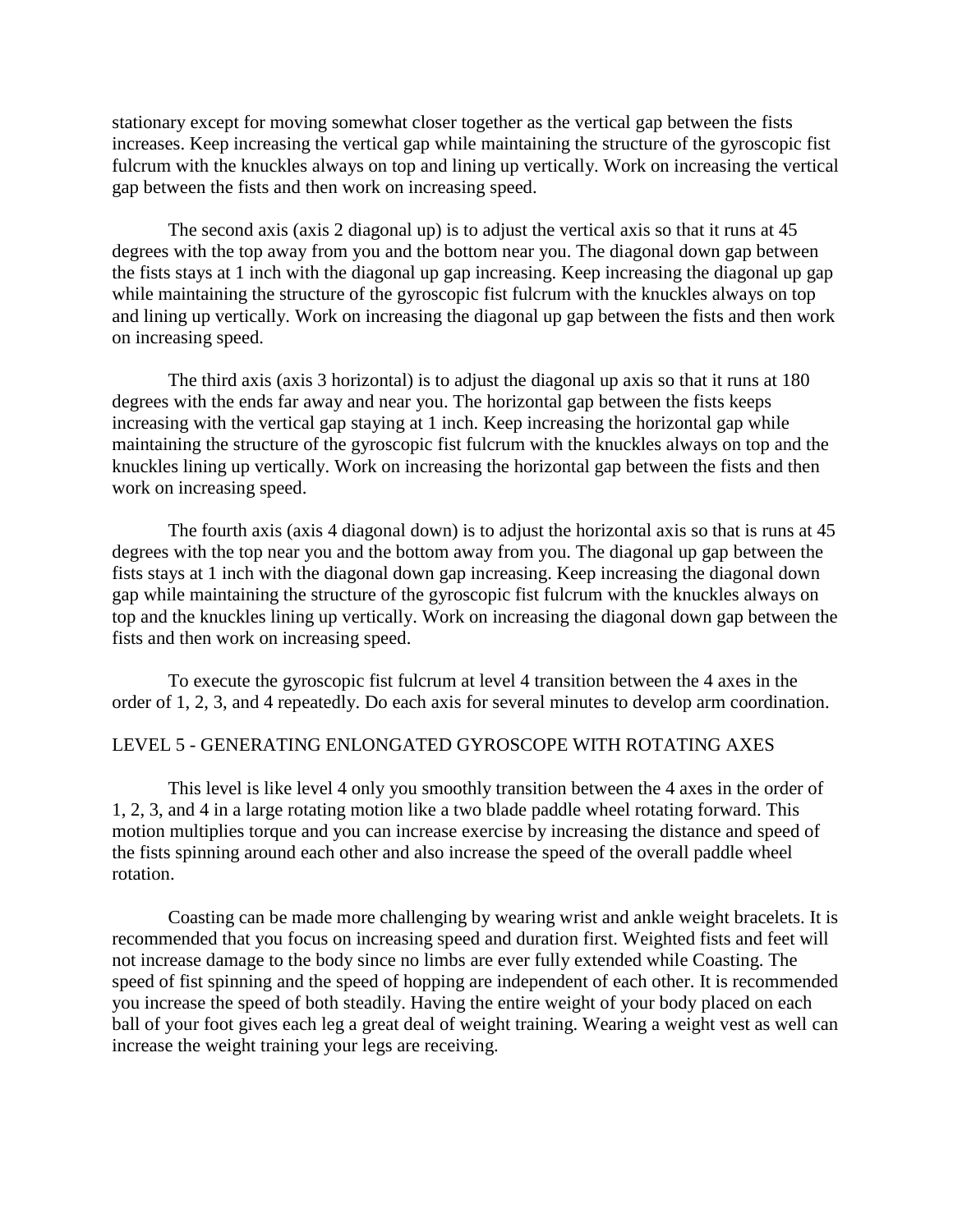### WEIGHTLIFTING

Weightlifting can be used to increase Coasting effectiveness. Breaks between Coasting sessions can be utilized by doing some weightlifting, Coasting again, doing some more and different weightlifting, Coasting again in reverse/mirror image, etc. These weightlifting exercises will be listed in priority of importance to help in strengthening and lengthening the primary gyroscopic gravitational field and its multiple field crossings. They will be grouped in two by their opposing pair of actions. The legs have lowest priority since you are already giving them a great deal of weight training with hopping all of your weight between the legs. The arms (especially forearms) have highest priority since strong arms are needed to spin as fast of a gyroscope as possible.

The following opposing actions are grouped and prioritized weightlifting maneuvers can all be performed with a weightlifting bar or dumbbells except for the deltoid straight down and upper leg flexor and extensor maneuvers which require a machine. For people starting out it is recommended you use two dumbbells and perform each of the weightlifting maneuvers with 3 repetitions 10 with heavier dumbbells or 3 repetitions of 20 with lighter dumbbells. Lighter dumbbells may be 20 pounds and heavier dumbbells 30 pounds for many people starting out. The following weightlifting regiment should be done every day or every other day. Heavier weight training may be done every other day to allow full muscle regeneration between sessions whereas lighter weight training may be done every day since it is more cardiovascular in nature. When weightlifting breathe in when pulling in and breathe out when pushing out. When the maneuver is pushed out and extended hold for 2 seconds before pulling back in. Certain maneuvers can be done with very heavy dumbbells/weightlifting bars/weightlifting machines as desired for bodybuilding and power lifting purposes, but at least do all the maneuvers each day or every other day with lighter or heavier dumbbells with 3 X 20 or 3 X 10 sets respectively with proper breathing each time for the semi aerobic weightlifting regiment. Additional weightlifting maneuvers are fine as they tend to hybridize the following isolated and simplified maneuvers. Additional maneuvers may perform specialized muscle exercises as well.

### Priority One – flexor/extensor weightlifting

Use a weightlifting bar or dumbbells. This is the most important weightlifting exercise by far as bigger and stronger forearms will generate a stronger and faster gyroscope for the rest of your body to intersect and push through and against.

### Priority Two – bicep/tricep weightlifting

This is the second most important as your upper arms are exercised and utilized somewhat as the fists are generating the primary gyroscope. Perform a bicep curls with dumbbells or a weightlifting bar. Tricep weightlifting can be executed with a dumbbell in each hand and the upper arms and elbows pointing straight up.

Priority Three – deltoid straight up/deltoid straight down (requires machine)/deltoid arcing up The deltoid muscles are used/exercised somewhat less with fist spinning.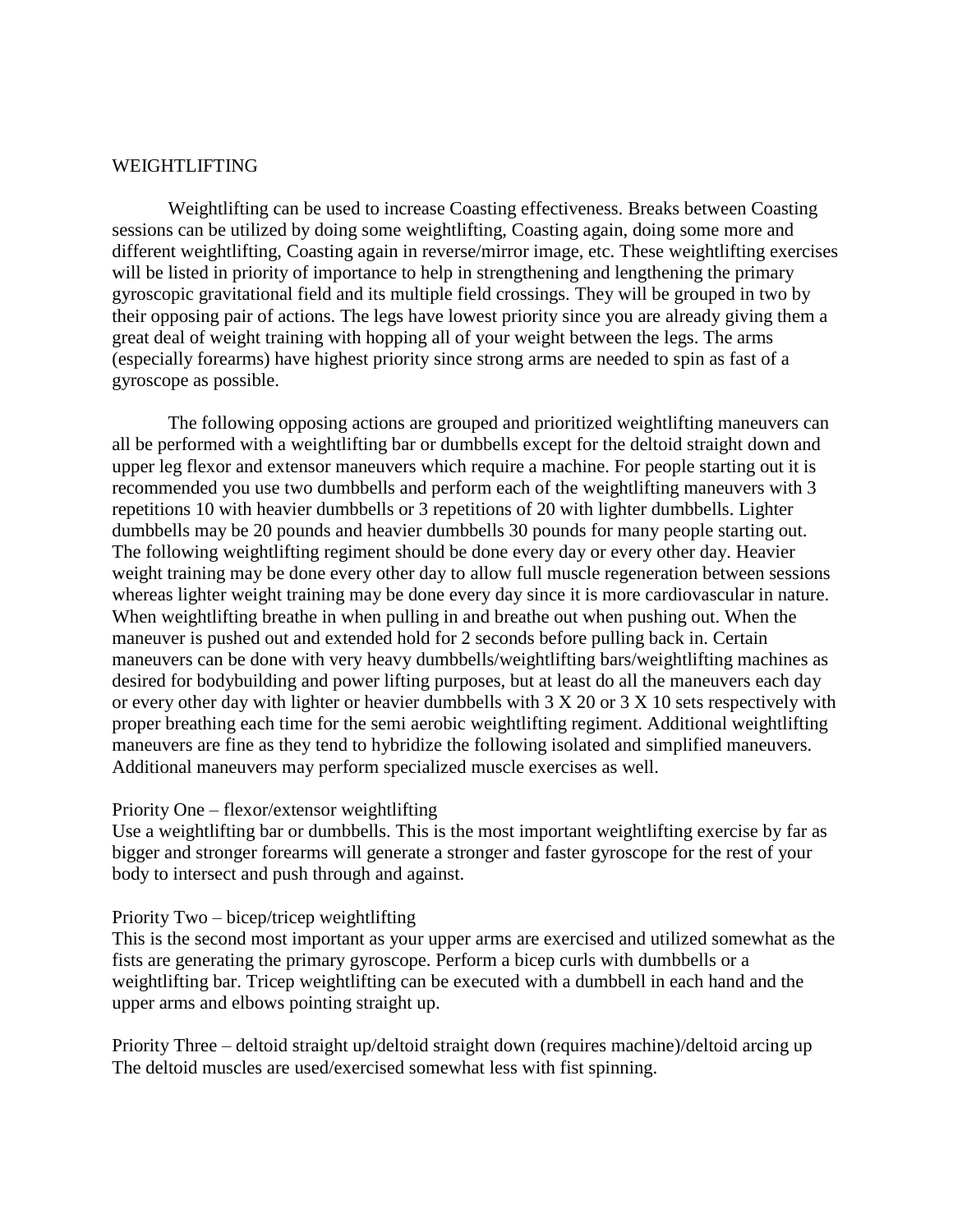Pushing up dumbbells or a weightlifting bar straight up overhead execute the deltoid straight up maneuver. Pulling a tethered bar down will perform the deltoid straight down maneuver. Dumbbells must be used to execute the deltoid arcing up maneuver. The dumbbells start outside of the hips with slightly bent arms and the arms swing up and forward until the dumbbells are overhead above the shoulders. .

## Priority Four – pectoral/trapezius

Push ups or bench pressing with a weightlifting bar or dumbbells exercise the pectorals. If you have dumbbells but no bench press to lie on you can lie on your back on the floor and use dumbbells and when pulling back towards your chest bend your wrists outside and fold your arms all the way so the dumbbells closely approach your chest with your upper arms on the floor to approach the full bench press motion on a bench. Leaning forward and down and pulling up with dumbbells or a weightlifting bar will exercise the trapezius muscles. They are exercised even less while fist spinning.

# Priority Five – abdominal/back weightlifting

The stomach and lower back are the closest to bystanders during the high speed bicycling/high torque stair master combination action of Coasting (they do get some exercise during level 9 and 10), but weightlifting them is still important. Conventional crunches with crossing diagonal crunches with a rising opposite crossing leg will abdominal muscles. The lower back can be exercised by standing, leaning forward, and rising back up with dumbbells or weightlifting bar.

# Priority Six – upper leg flexor (hamstring) (requires machine)/upper leg extensor weightlifting (requires machine)

A machine is unfortunately required for these exercises. Lift the flexors (hamstring muscles) and extensors. The upper legs are exercised extensively while hopping during Coasting.

Priority Seven – upper leg pushing/lower leg (gastrocemius) pushing

This is done best with a weightlifting bar across the shoulders or can also be done with dumbbells being held at the sides. Squat down to a mid level onto a box and rise (box squat) or squat more for more exercise. Repeatedly stand on tippy toes and rest onto the heels to exercise lower leg (gastrocemius). The lower legs are exercised extensively while hopping during Coasting.

# **STRETCHING**

Stretching is not necessary for Coasting since the limbs are never fully extended during the motions. However, stretching is important for every day use of the body. The following stretching regiment is organized and prioritized to complement Coasting. Redundancy and complexity has been removed from the regiment and Coasting takes care of aerobic needs, so the stretching regiment isolates only mechanical needs. It is known as mechanical stretching. Ideally you should mechanically stretch once a day in the morning and especially before strenuous use of the body.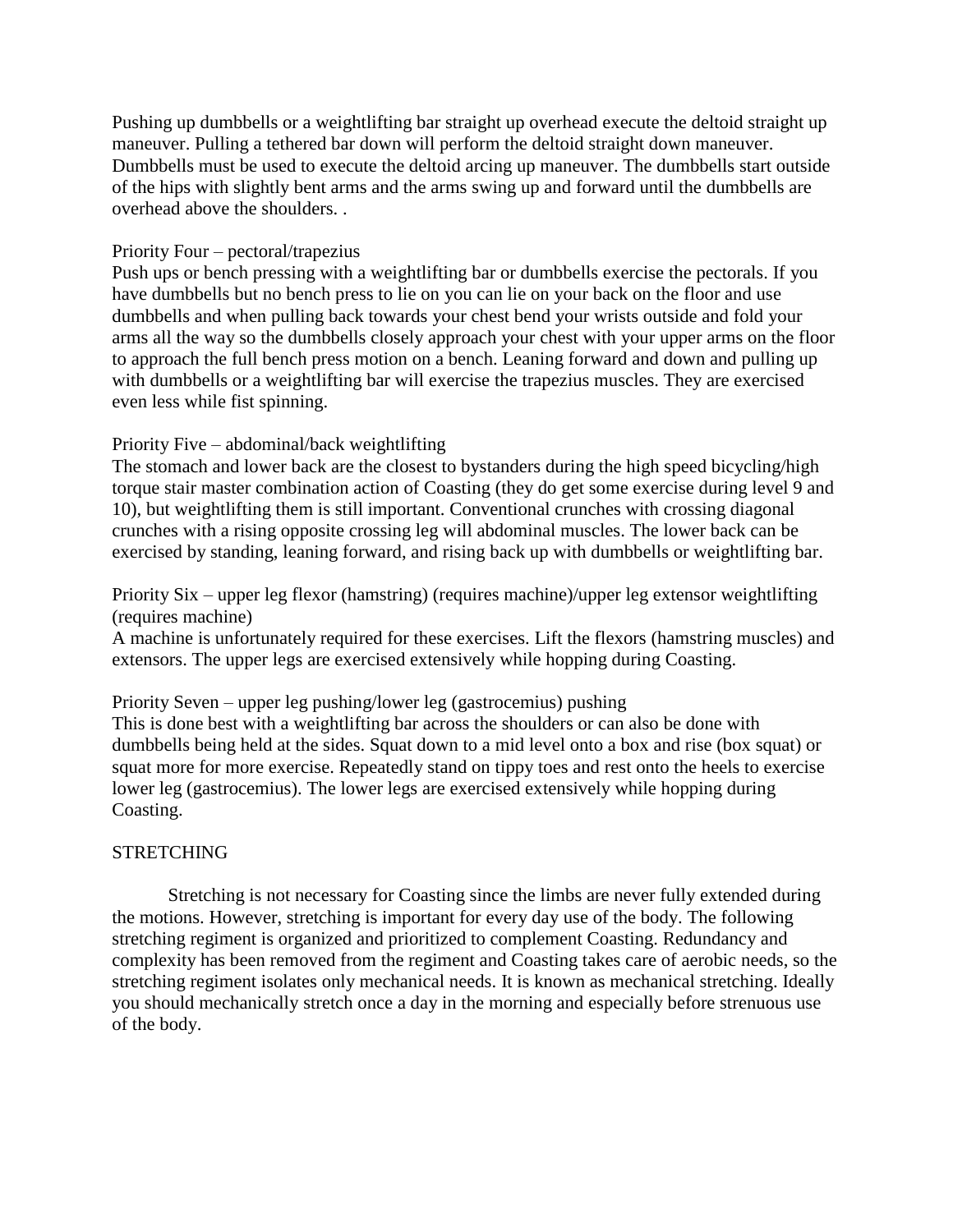LEGS (Priority One)

With legs apart in 0 and 45 degree angles place palms at small of back working into prayer formation bend waist so face approaches knee of 0 degree leg (then reverse legs)

With legs apart in 0 and 45 degree angles raise arms laterally 0 and 45 degrees with palms outstretched and facing down turn waist toward 0 degree leg, then turn palms up (then reverse legs)

With legs apart in 0 and 45 degree angles bend waist so face approaches 0 degree knee with opposite hand reaching for foot and other hand sticking straight up while looking at straight up hand (then reverse legs)

Bend left leg put left forearm on left leg stretch right leg with right foot on heel with right hand pushing down on outstretched leg (then reverse left and right) 1<sup>st</sup> strength bent leg has flat foot 2<sup>nd</sup> strength bent leg has foot on ball of foot 3<sup>rd</sup> strength bent leg with foot on ball of foot is drawn to center of body

Sitting on floor spread legs apart as far as possible Reach for foot with both hands, then outside hand reaches for foot with inside hand over head towards foot (then reach for other foot) Reach both hands in front onto floor as far as possible with legs still spread apart

Sitting on floor bend knees and place feet together in butterfly formation Bring feet in and knees down as far as possible With left leg bent place left foot on right knee and right leg straight reach for right foot with both hands (then reverse left and right)

WAIST (Priority Two)

With legs apart place hands on hips and rotate body around With legs apart place left hand on hip, take right arm and stretch over and left (then reverse left and right) With legs apart place hands on hips and lean backward With legs apart fold arms and lean down With legs apart place hands on floor and advance hands backward between legs With legs apart place hands on floor and lean forward advancing forward on hands

ARMS (Priority Three)

While standing push elbow horizontally across with other hand (then switch hands) While standing push raised elbow inside and down behind head (then switch hands) While standing place hand in front of body vertically, other hand turns it each way (then switch hands)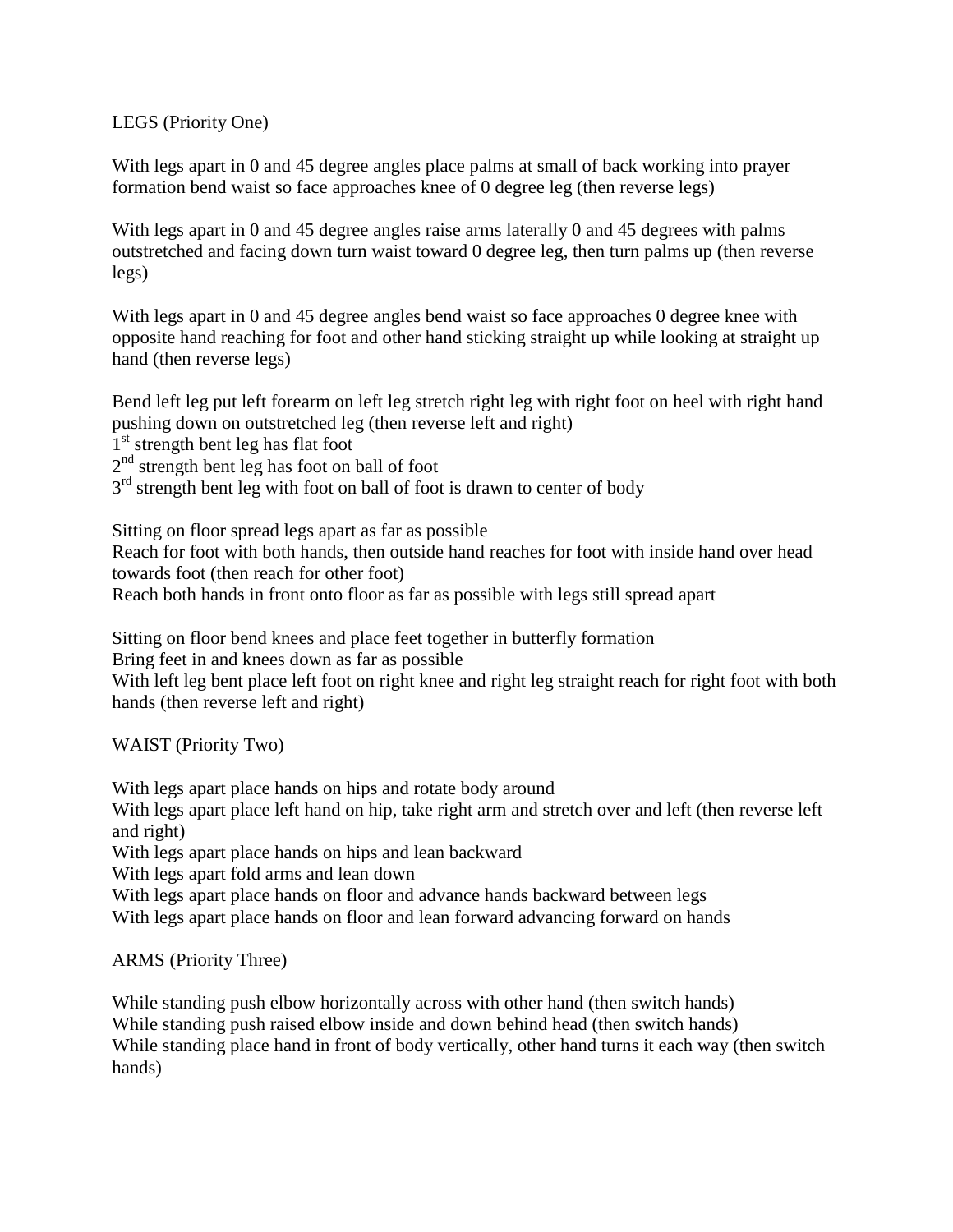### HEAD (Priority Four)

Rotate head around with neck in both directions

### STRETCHING ARMS FOR GYROSCOPIC FIST FULCRUM (Priority Five)

Press fists together with maximum pressure in front of the chest with knuckles facing out. Move fists closer to touch the cheat and then move the fists away from the chest as far as possible keeping the fists together. Bring in and out several times. Rotate fists so that the knuckles face up and repeat moving the fists in and out all the way several times. Rotate fists so that the knuckles face down and repeat moving the fists in and out all the way several times. Press fists together with maximum pressure in front of the chest with knuckles facing out. Move fists straight up as far as possible and then move the fists down as far as possible keeping the fists together. Bring and down several times. Rotate fists so that the knuckles face up and repeat moving the fists up and down all the way several times. Rotate fists so that the knuckles face down and repeat moving the fists up and down all the way several times. Press fists together with maximum pressure in front of the chest with knuckles facing out. Move fists in, up, out and down as far as possible keeping the fists together. Bring around in a forward circle several times. Rotate fists so that the knuckles face up and repeat moving the fists around all the way several times. Rotate fists so that the knuckles face down and repeat moving the fists around all the way several times.

## IMPULSE/AEROBIC TRAINING OF ARMS FOR GYROSCOPIC FIST FULCRUM (Priority Six)

The 0 and 45 degree angles of the feet during leg Coasting can also be applied to the fists while executing a fist pounding regiment. Face a wall from  $1 - 2$  feet away and position your fists so that the left fist is horizontally lined up to your face and the knuckles are pointing up. The right fist should line up horizontally with the bottom of your sternum with the knuckles pointing 45 degrees with the thumb facing the center of the body. Then cross your fists so that the left fist is right of the head and the right fist is crossed left of the head therefore crossing your arms through the central vertical axis of your body. The left fist should maintain having the knuckles point upward and the right fist should maintain its diagonal angle with the small finger side pointing at the top left fist. Try to cross the fists far enough apart so that the small finger side of the right fist points at the left side of the left fist that is crossed to the right of the head. The right fist should be left of the body. The first bodily position is to be standing vertically or possibly slightly leaning forward  $(1 - 10$  degrees) and facing a wall  $1 - 2$  feet away. The second position is to have your feet farther away from the wall and are leaning your torso forward by a certain degree that increases over time. The third position is to get onto floor on your knees and position upper legs straight up. Bend waist so that the torso is 90 degrees to your upper legs and you are looking straight down. Place your fists onto the ground at the same crossed 0 and 45 degree angles. The fourth position is to facing the floor as with the third position but with the legs in a straight position like when doing push ups. The fifth position is like the fourth position but with additional weight placed on the back. These bodily positions are in the order of increasing difficulty. The first fist pounding pattern is to push up with both arms simultaneously like when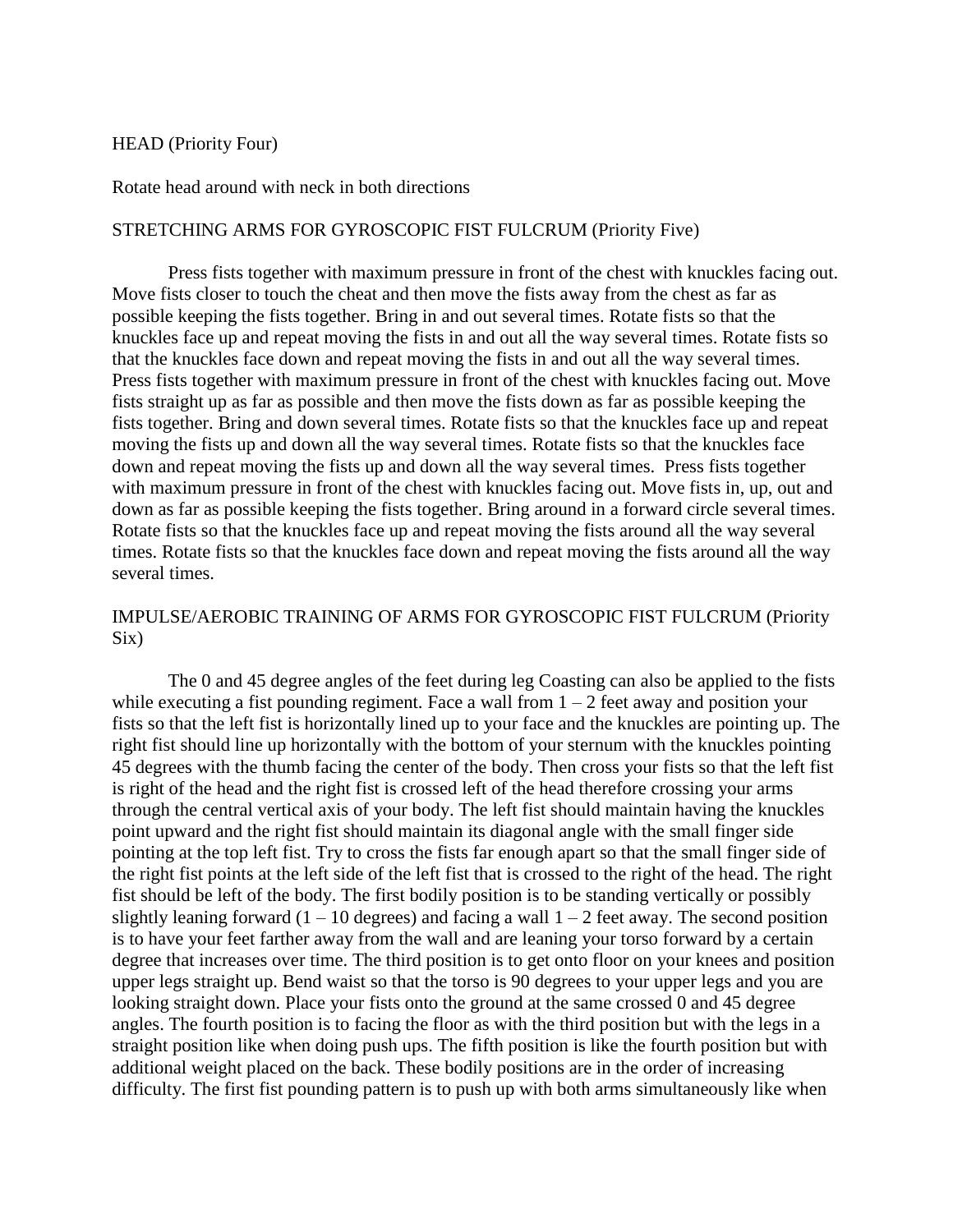doing a push upon your knuckles. The second pattern is to push up strongly with both arms simultaneously and jump up into the air. The third pattern is the raise each arm up alternatively in a walking/running fashion like when leg Coasting at level 3. The fourth pattern is to pushup and down with each arm individually like a one armed push up. The fifth pattern is to jump into the air with each arm individually in a hopping motion. These five bodily positions and five fist pounding patterns equal 25 possible maneuvers. Gloves should be worn to reduce impulse damage to the fists. This will reduce the risk of arthritis while still allowing some impulse training and strengthening of the fists and arms. The heaviest padding is to use boxing gloves. Less padding is found in martial arts sparring gloves. Even less padding is found in thick winter gloves (like with Thinsulate). Even less padding is found in thin winter gloves/knit gloves/work gloves. No padding is found with bare fists. Thinsulate thick winter gloves are a nice medium and are recommended. You can try other listed and unlisted gloves to see what works best. You can also try fist pounding onto some style of mat or pad.

Here is a list summarizing the bodily positions, fist pounding patterns, and fist padding.

Position 1 facing wall at  $1 - 2$  foot distance while standing straight up or slightly leaning forward  $(0 - 10$  degrees) Position 2 facing wall while leaning forward with increasing angle and farther distance between wall and feet

Position 3 while on knees and facing floor pound fists onto floor

Position 4 while in push up position with straight legs pound fists onto floor

Position 5 while in push up position with straight legs with increasing weight on back pound fists onto floor

Level 1 push ups Level 2 jumping Level 3 walking/running Level 4 one arm push ups Level 5 one arm jumping (hopping)

Boxing gloves Martial arts gloves Heavy (Thinsulate) winter gloves Knit gloves/work gloves Bare fists

This fist pounding regiment gives the arms the same impulse/aerobic training as the legs during leg Coasting. It also has a stretching aspect to it so it is part of the overall stretching regiment. It is at the lowest priority so it should be done at the end of the stretching regiment and may not be done every day due to limits of energy and/or time. When doing fist pounding maneuvers make sure to do half with the left fist at top and then half with the right fist on top. Find out how many of the five fist pounding patterns you can do in the five bodily positions. You will be able to do fewer patterns as the difficulty of the bodily position increases. With more practice you will get stronger and be able to execute more fist patterns in more bodily positions. When doing the fist pounding regiment aim for a certain duration of time (such as 10 minutes)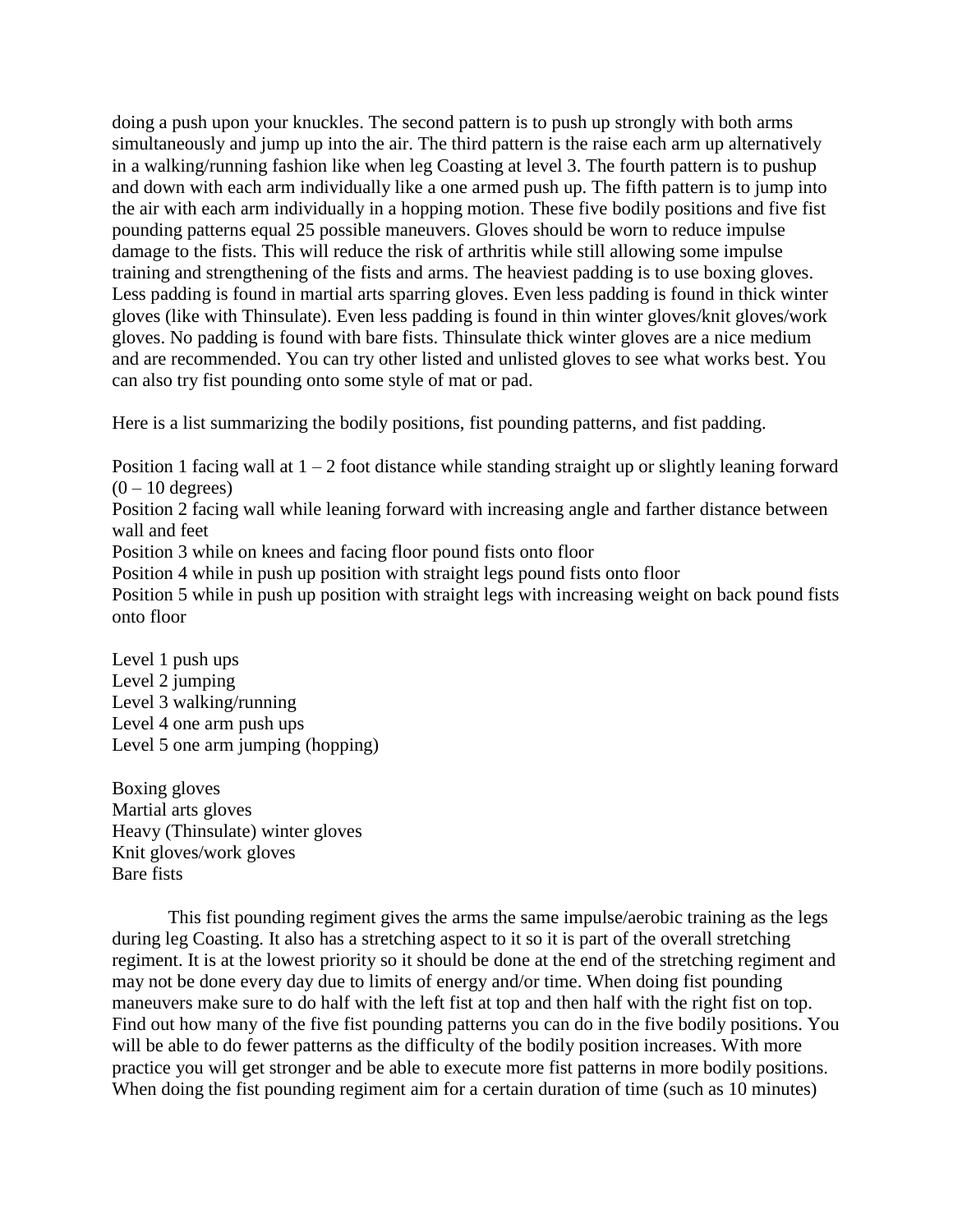and steadily increase the speed and height of the fists. Then work on increasing the difficulty of fist patterns and bodily positions. Finally work on the length of the overall fist pounding regiment.

## RECALIBATING THE SLEEP CYCLE WITH COASTING

Humans are designed to sleep 5 hours, be awake 3 hours, and then sleep another 3 hours. The natural cycle has humans going to bed when the sun goes down (like around 7 PM) and sleep 5 hours until 12 AM. This deep sleep cycle is when biomolecular and neurological repairs are made. Humans then wake up for a 3 hour period.(from 12 AM to 3 AM) and then go back to sleep for another 3 hours (3AM to 6 AM) for a lighter sleep nap cycle. Humans then wake up when the sun come up. This keeps humans in or near bed while it is dark. In the old days when people worked a lot physically during the day they would go to bed as soon as it got dark and then fall asleep right away and more deeply due to a life of greater physical exertion. As humans started use indoor lights, radios, and televisions they started to stay up later at night after the sun went down and therefore squeezed the 5 and 3 hour cycles into one. This causes some people to wake up involuntarily at odd hours as the body resists the compressed singular sleep cycle. Also, humans today do less physical jobs with more mental stress and do not get as much physical activity which leads to a longer period of time to fall asleep and a lighter sleep cycle. This too can lead to waking up involuntarily. These factors lead to sleep disorders and insomnia. It is possible to schedule Coasting aerobics, weightlifting, and stretching regiments and use the power of the trinity of exercise to accelerate the time frame of humans to recalibrate the sleep cycle so that it is more efficient and resplit into its natural two sleep cycle process while taking an equal or even less amount of time overall. Multiple Coasting sessions can be done during the day, but when possible during your daily schedule it is best to have the primary Coasting session at night right before bed (like when watching television) and the secondary one when you first get up in the morning (while watching even more television).

Execute the primary Coasting session (ideally 90 minutes) at night before bed. The session can end right before bed or earlier (such as about an hour) then go to bed. You can increase the cool down time if you have trouble falling asleep. You can do some or all of the semi aerobic weightlifting regiment before going do bed during the cool down time. When you wake up in the morning do the second "lesser session". It can be the same duration as the greater evening session or the morning lesser session can be less long if you do not have the time or energy. Try to do half and half with each foot (favored and unfavored) for both evening and morning sessions. You can do the mechanical stretching session in the morning after the lesser Coasting session. Go through the priorities of the stretching regiment in order as far as you can depending on your energy level and time restraints. You can also do the remainder of the weightlifting regiment during the awake cycle if you did not finish it earlier. Try to get through weightlifting priorities  $1 - 5$  as often as possible. If your sleep session is 7 to 8 hours and/or you do not feel like going back to bed for the nap cycle, go about your day. If you wake up after approximately 5 hours and do the morning Coasting session and mechanical stretching regiment and feel like going back to bed for the nap session, do so. The second cool down time will be less than the first cool down time or may even be eliminated. The nap cycle will probably be about 3 hours. Executing a Coasting session right before bed may cause you to fall asleep faster and deeper causing you to wake up earlier (5 hours) therefore resplitting the sleep cycles. If you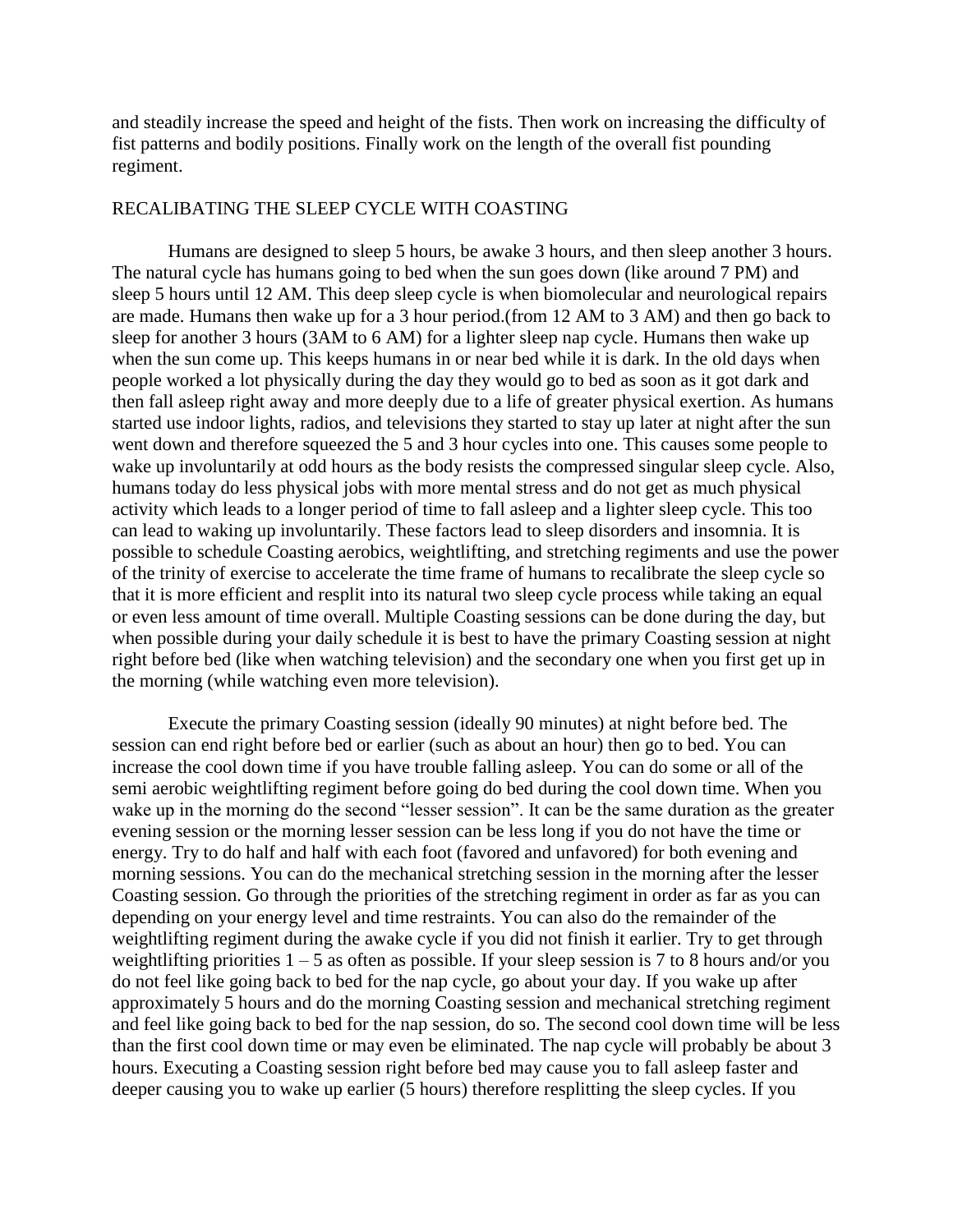suffer from sleep disorders and can't fall asleep or keep waking up try executing a Coasting session before bedtime or right after you wake up involuntarily to see if the exercise will help you fall asleep. If you do a Coasting session before going to bed and another Coasting session after you wake up you can do additional Coasting sessions during the day if desired of various durations. There is no need to do more than one weightlifting session and one stretching session a day.

The first goal is to fall asleep faster and enter the first 5 hour cycle (repair cycle) and sleep deeper with waking up earlier. The second goal is to decrease the length the 3 hour awake cycle and stretching. The third goal is reduce the time of the second 3 hour cycle (nap cycle) with the exercise during the awake cycle and deeper and more efficient sleep during the repair and nap cycles. The repair cycle with probably stay at the same duration but may shorten a bit. The exercise regiments will accelerate the time frame of the overall sleep cycle and resplit the sleep cycles while saving time. Hopefully the overall time being asleep with a middle awake cycle will be not be too much longer than the old singular 8 hour cycle. If the individual cycles become shorter and more efficient, the overall time may be the same or even possibly less.

### **CONCLUSION**

Coasting (slang for self generating/emulating aerobics), semi aerobic weightlifting, and mechanical stretching are designed to complement each other and form the trinity of exercise. No other exercises or activities are needed to lose weight and reconstitute the cardiovascular system, build muscles, and stretch the body to reduce biomechanical degradation. The structure of the three regiments is simple, but the scalability knows no limit. All wasted motion and redundancy in exercise has been eliminated. Simplicity is the key. Jogging, bicycling (except for travel), exercise machines, and aerobics classes are no longer needed since Coasting (self generating/emulating aerobics) simultaneously generates or emulates all the exercise machines with far greater torque (namely an exercise bicycle, a stair master, and an elliptical machine) using the body for weight training of the legs and the arms generate the gyroscope of bicycling with the hands to serve as the cardiovascular and metabolic regulator. Semi aerobic weightlifting isolates and simplifies weightlifting into 15 isolated maneuvers and is grouped into opposing pairs and prioritized into proper order to complement Coasting with the maneuvers starting in the forearms and working down to the low priority of the legs which are weight trained extensively during Coasting anyway. Proper breathing and form is emphasized and can be done with nothing more than two dumbbells if desired or necessary. Mechanical stretching stretches all areas of the body as simply as possible without redundancy and is prioritized. Yoga (slang for semi aerobic stretching) is no longer needed as the stretching element is isolated and in top efficiency form covering all parts of the body in the mechanical stretching element. The aerobic component of yoga is taken care of far more efficiently and effectively with Coasting (self generating/emulating aerobics). Aerobics classes are no longer needed as Coasting takes care of all aerobic exercises simultaneously and eliminates the unnecessary complexities of aerobics and the need to keep going to aerobics class. The overall exercise regiment of the three complementary regiments have Coasting as priority one, semi aerobic weightlifting as priority two, and mechanical stretching as priority three. The weightlifting and stretching regiments have their maneuvers organized by priority and should always be executed in the same order so that the higher priority maneuvers are done more often in case you sometimes stop early due to lack